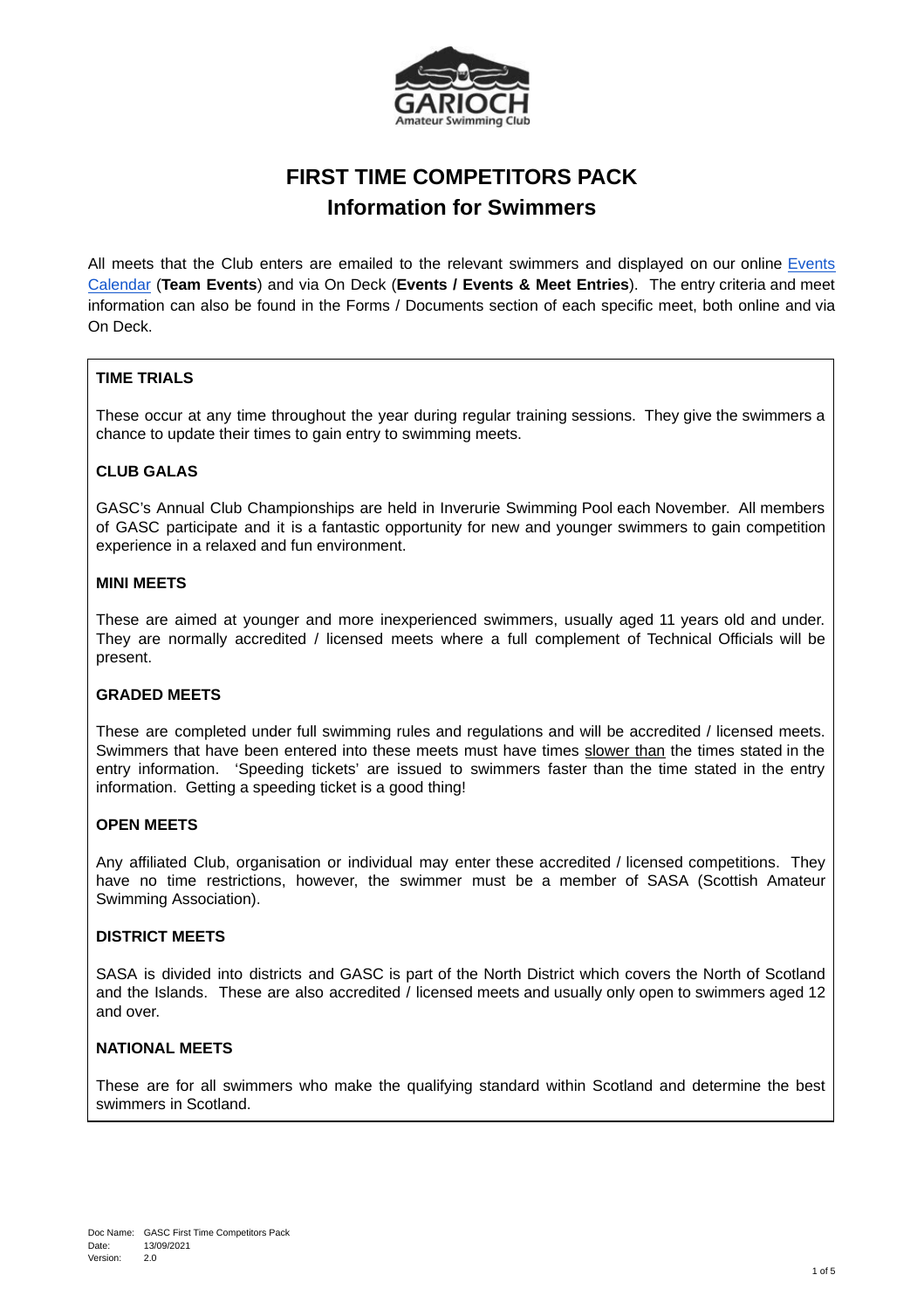#### **WHAT TO BRING**

- 2 towels (at least)
- Club swim cap
- Swimming costume / trunks
- Goggles
- Water bottle
- Spare costume / trunks, cap and goggles if possible (goggles can snap, caps may tear and a dry costume after your race is more comfortable)
- Club t-shirt and shorts or any navy or dark coloured shorts / leggings / tracksuit bottoms for poolside.
- A club hoodie can be worn to / from the meet (though you may see some of the club arrive to the meet in a club tracksuit - these are children that have joined the Squads)
- Suitable shoes for poolside these could be flip flops or sliders
- Healthy snacks (cereal bars, fresh or dried fruit, digestive biscuits etc) and drinks (water, diluting squash, fruit juice, sports drinks) but no chocolate, crisps or fizzy drinks and no glass bottles or containers
- If you are competing in more than one session, remember to bring a packed lunch (pasta, rice, sandwiches, salads, yoghurt, jelly, fruit etc)

#### **TIMETABLE**

You must arrive in plenty of time - usually this is at least 30 minutes before the warm-up time **\*but under current COVID guidelines please only arrive 15 minutes before the warm-up time** - and report to the appointed poolside coaches / team manager. If you do not arrive at least 30 (15) minutes before the start of the warm-up you risk being withdrawn from all of your races in that session. Try to let the poolside coach know if you are delayed for any reason on your way to the competition - you will be given the poolside coaches names and numbers via email or Team Feed before each meet.

All swimmers do a warm-up at the time allocated by the organisers at the beginning of the sessions, regardless of the time of their first race. Information about competitions, including warm-up and start times can be found in the Forms / Documents section once you have clicked on the specific meet name, which is found in the **Events** tab, both online and via On Deck. For all registered meets, information is also available on the [SASA](https://www.sasanorth.org.uk/) North Meets page.

Normally the host club will allocate time slots and lanes within the warm-up period to clubs. Competitors will be supervised and told what to do during the warm-up by the poolside coaches and helpers appointed by GASC prior to the Meet. After the warm up, swimmers should dry off, have a drink, eat a small snack, change into a dry costume if they like, put on their poolside shorts, t-shirt and shoes and report back to the poolside coach or team manager.

Swimmers stay with their poolside coaches / team managers during the competition and must ask their permission to leave poolside for any reason. Coaches need to know where their swimmers are in order to be able to prepare swimmers for their race and to make sure they report to marshalling in good time. Swimmers will not be permitted to leave the competition until the session is over and their coach has dismissed them. Swimmers are expected to stay and support their teammates in Finals unless there are extenuating circumstances and agreement has been given by the Head Coach prior to the event.

The team manager or poolside coach will send swimmers to the marshalling area several heats before their event. The marshalling area is where swimmers wait for their heat to be called up and where they are told which lane they will be swimming in. Competitors will be supervised and directed to the start of their event along with their rest of the heat by a host club official (or marshal). Swimmers should report back to their coach immediately after each race for a de-briefing on how the race went.

The people on poolside dressed all in white are the technical officials - timekeepers, judges, starters and referees. Swimmers must follow their instructions.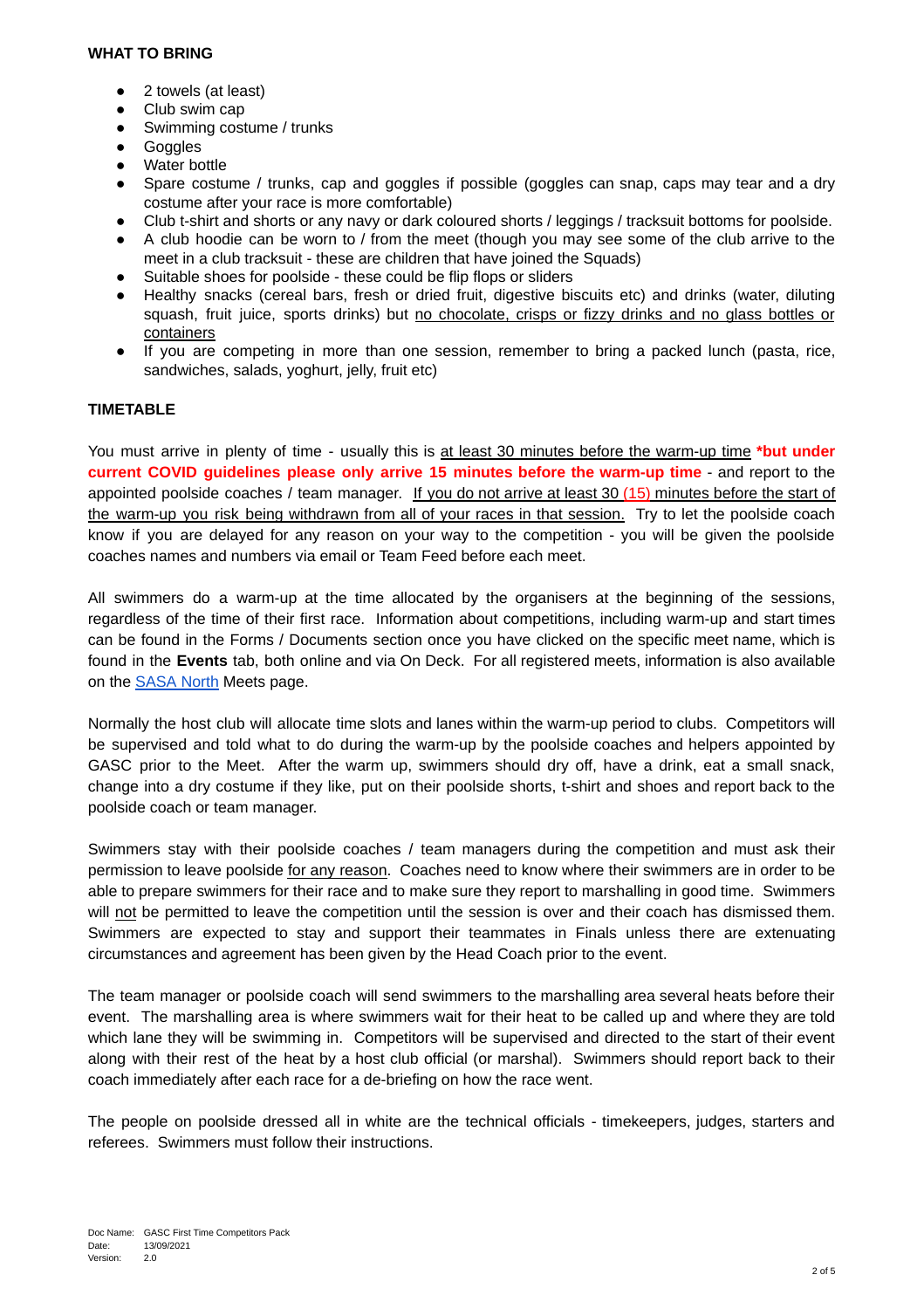Parents are not permitted on poolside with swimmers unless they are the poolside helpers / coaches appointed by GASC for that competition. Parents are also not allowed to enter the changing room of any pool which is hosting an event. Parents must also refrain from communicating with their child until the swimmers have been dismissed by the coach at the end of the session.

Swimmers will also be asked to leave any mobile phone they have with them in the allocated GASC Mobile Phone Box and not just in their locker. The box will be kept by a coach during the meet and phones will be returned to swimmers at the end of each session.

## **SWIMMING TIPS**

If you do not wish to dive from the blocks you must tell the marshall or officials on your lane before you line up for the race. Be sure you know which stroke you will be swimming and how many lengths you need to do. Your coach or team manager and the marshal will have told you, but if you are not sure you can always ask the judge or timekeepers on your lane while you are waiting - they won't mind!

# **STARTS**

At the start of each race the referee will give three or more short whistles - this tells the swimmers in that heat to get ready (and everyone else to be quiet). The referee will then give one long whistle telling the competitors to get up on the blocks for butterfly, breaststroke and front crawl (called freestyle) events or into the water for backstroke events. For backstroke the referee will give a second long whistle telling the swimmers to get into position for the backstroke start.

The starter will then say "Take your marks". You must take up your starting position and then stay completely still until the starting signal (usually an electronic beep or horn) is given. The starter cannot give the signal until all the competitors are completely still.

# **FRONT CRAWL**

Swim the whole length, touch the wall, then turn. You do not need to do a tumble turn so long as you touch the wall.

# **BACKSTROKE**

Swim on your back the whole length. You must touch the wall with your hand whilst still on your back. You cannot turn onto your side to touch the wall, or at any point in the race, unless you are doing a tumble turn. Remember to look forward (at the block) at the start of your swim.

## **BREASTROKE**

You must touch with both hands at the same time for turning and finishing. Hands must not pull behind your hip-line except for the one long pull at the start and at turns. No flutter kick between breaststroke kicks and your head must break the surface with each arm stroke.

## **BUTTERFLY**

Again you must touch with both hands at the same time when turning and finishing. No flutter or breastroke kicks at any time. Both arms must move forward at the same time over the water.

# **RELAYS**

You must wait until the swimmer coming towards you touches the wall before you dive from the blocks (or leave the wall if you are starting in the water). You must also swim in the order you have been given and, in medley relays, you must swim with the correct stroke.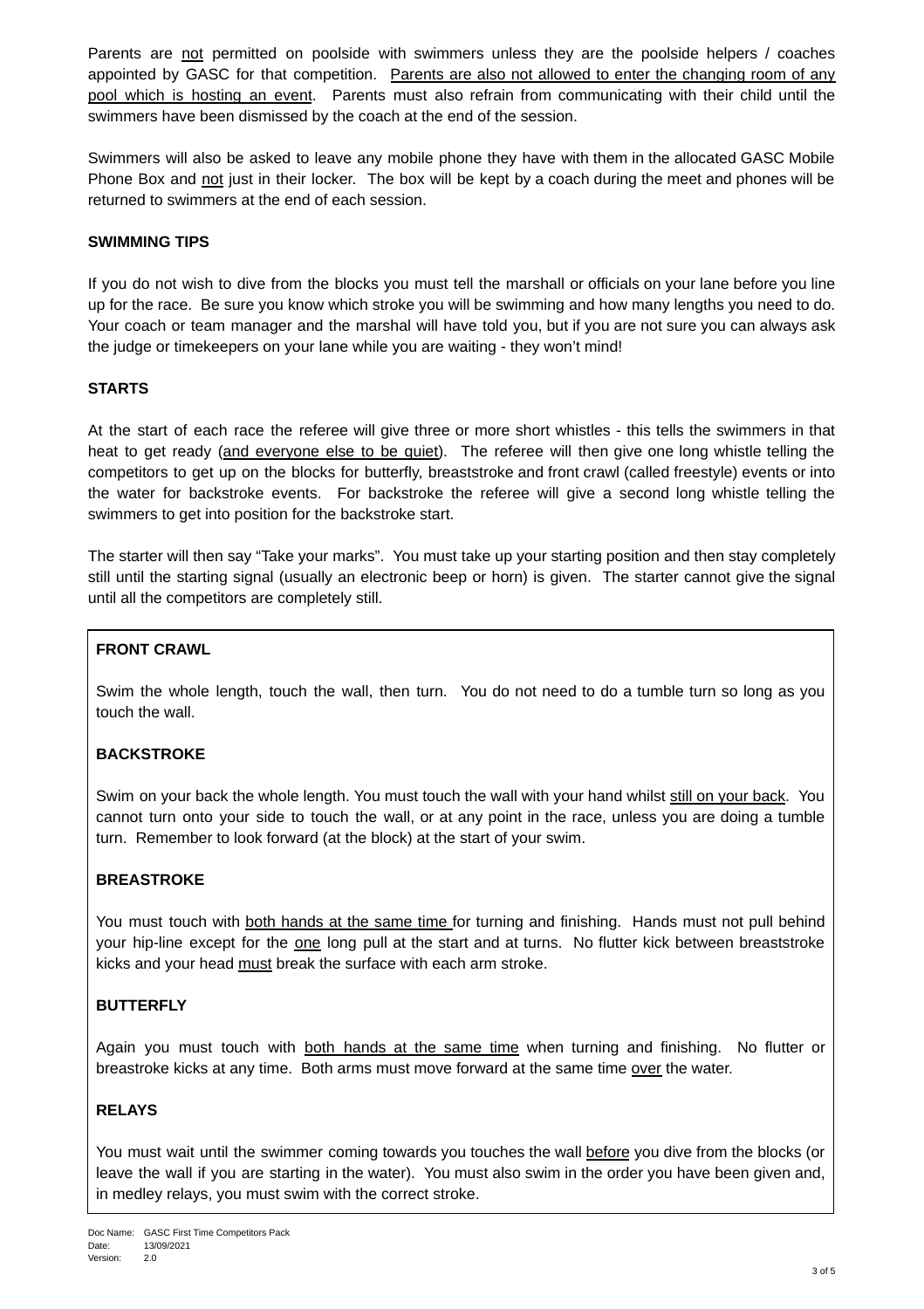After each race you must report back to your poolside coach for feedback - make sure you have enough to drink, dry off quickly, put on your poolside clothes and have a small snack. Swimmers will normally be expected to stay with and support their team-mates until the end of the session, including medal presentations.

# **DISQUALIFICATIONS**

It can be upsetting for swimmers (and their parents) to be disqualified and it happens to every swimmer at some point. It will help if you remember:

- 1. A disqualification just means you have made a mistake it doesn't mean you are a failure or a bad person or that the judge / referee doesn't like you. You are still learning and it takes a lot of practice to get it right. As you improve your technique, get stronger and gain experience in racing you will make fewer and fewer mistakes until you rarely make any at all.
- 2. The first person you should go to when you have been disqualified is your poolside coach. The referee might have told you what your mistake was but, if necessary, the poolside coach will check with them to find out exactly what happened so that you and your coach can work on correcting the fault for next time.
- 3. It is understandable and ok to be upset but that swim is done. Learn from it, then "throw it away" and focus on how you will excel at your next swim.
- 4. Even Olympic and world-class swimmers get DQd, so you are in great company!

## **IN GENERAL**

- You must be still and **quiet for the start of each race** so that the swimmers can hear the starting signal (after the three short blasts you should stand still, wherever you are on poolside). Once the starting signal has been given you can (and should!) be as noisy as you like in supporting your team.
- **● Programmes, start sheets and results sheets** are usually made available for sale at the competition. The host club often has swimming items (costumes, caps, goggles, water bottles etc) for sale too and there is often a raffle or some other form of fundraising.
- If you wish to take **photographs and / or video recordings** you must apply for permission from the competition organisers by filling in a form which is usually available at the programme sales table. You will then be issued with a wristband or card which must be attached to your camera or video recorder so that it is plainly visible.
- **● Mobile phones** must be switched off their use is not permitted in the pool hall, spectators' area or changing rooms.
- **● Parents** please be aware that poolside coaches and team managers are only responsible for your child during the warm-ups and competition sessions. If you are not going to be present yourself, please arrange for another adult to supervise your child during the breaks and ensure that the coach or team manager has a contact number in case of emergencies. Please also note that parents are not allowed in the changing areas during competitions and galas.

## **FINALLY keep safe, swim well, and most importantly, HAVE FUN!**